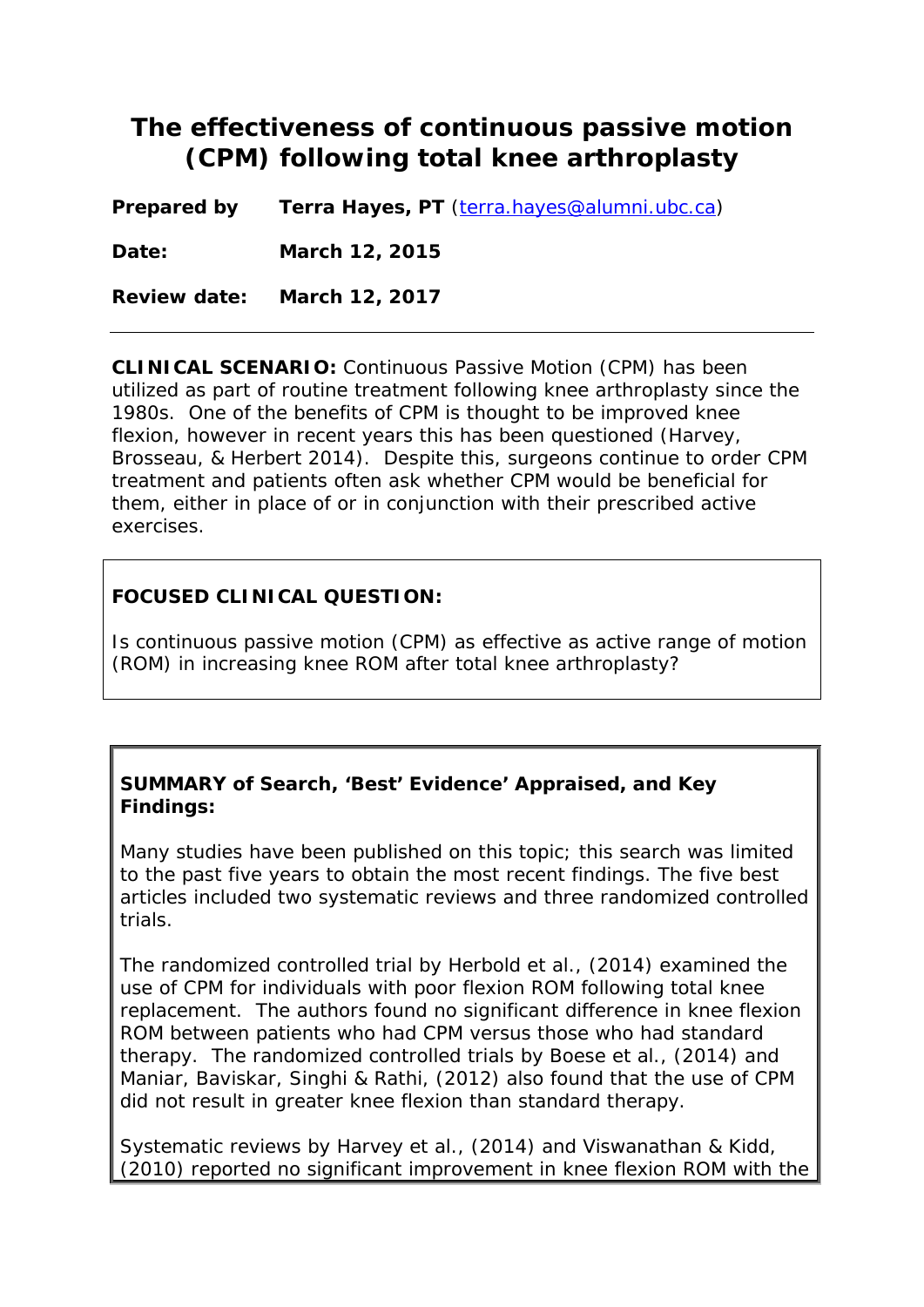use of CPM. Viswanathan et al., (2010) stated there was no evidence to support the use of CPM in achieving long-term benefits in knee ROM, while Harvey et al., (2014) concluded that the effects of CPM on ROM are too small to justify its use. Harvey et al., (2014) stated that further trials to determine the effect of CPM on knee ROM are not recommended, suggesting that the overall evidence is clear; CPM is not beneficial.

# **CLINICAL BOTTOM LINE:**

Research evidence does not support the use CPM to improve knee ROM following total knee arthroplasty.

**Limitation of this CAT:** This critically appraised paper (or topic) was prepared for a graduate course assignment and has been reviewed by two instructors.

# **SEARCH STRATEGY:**

# **Terms used to guide Search Strategy:**

- **P**atient/Client Group: Patients with total knee arthroplasty
- **I**ntervention (or Assessment): Continuous passive movement
- **C**omparison: Active exercise
- **O**utcome(s): Active ROM

| Databases and<br><b>Sites Searched</b> | <b>Search Terms</b>                                                                                                              | <b>Limits Used</b>       |
|----------------------------------------|----------------------------------------------------------------------------------------------------------------------------------|--------------------------|
| CINAHL<br>MEDLINE (Ovid<br>SP)         | MeSH terms: MH Arthroplasty,<br>Knee                                                                                             | Published 2010-<br>2015. |
| Embase                                 | Key words: total knee<br>arthroplast*, total knee<br>replacement*<br>AND<br>MeSH terms: MH Motion<br>Therapy, continuous passive |                          |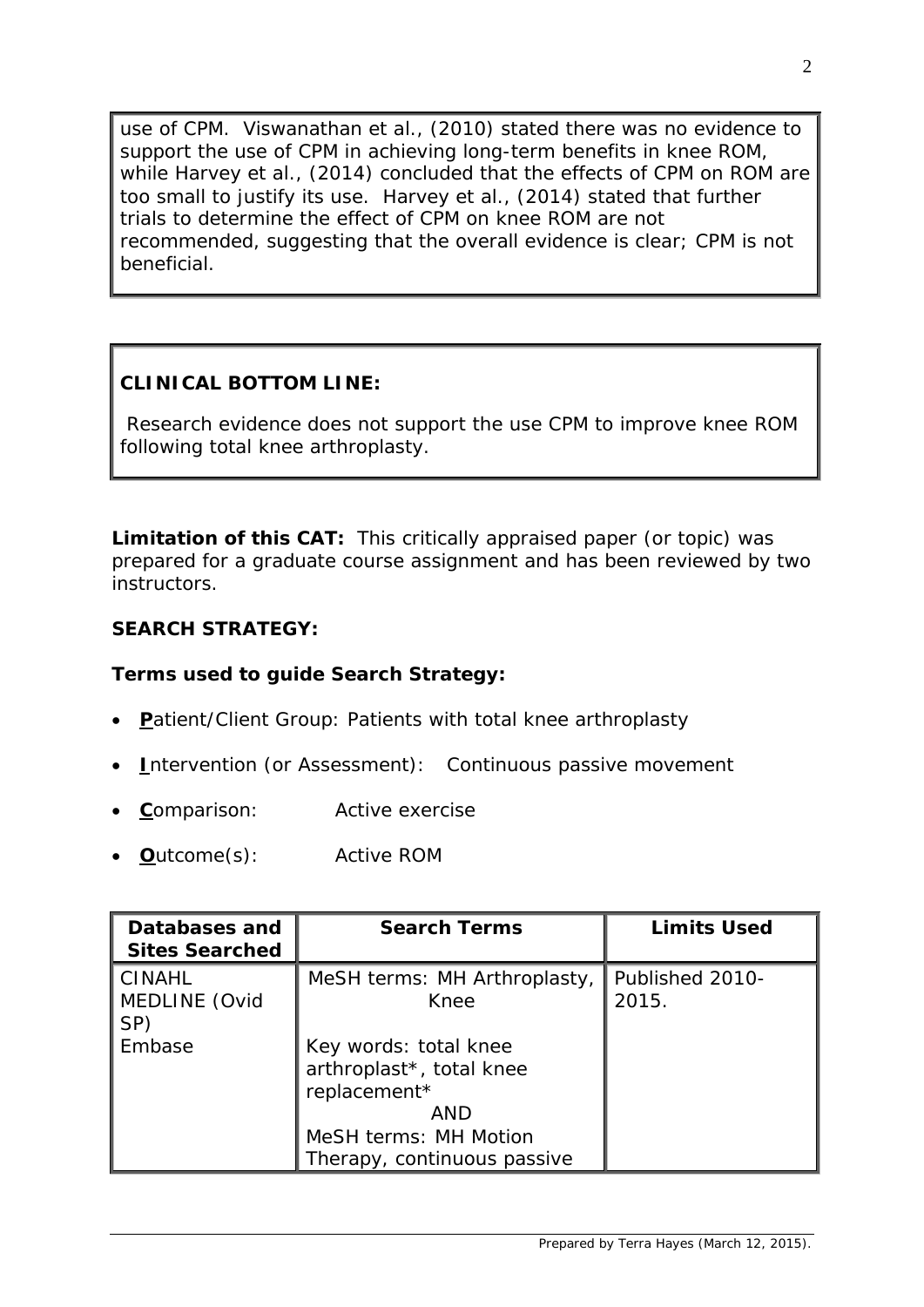|                  | Key words: continuous passive<br>movement, continuous passive<br>motion, CPM |                          |
|------------------|------------------------------------------------------------------------------|--------------------------|
| PEDro            | Key words: Knee arthroplast*<br>AND<br>Continuous passive motion             | Published 2010-<br>2015. |
| Cochrane Library | Key words: Knee arthroplasty<br>AND<br>Continuous passive motion             |                          |

# **INCLUSION and EXCLUSION CRITERIA**

- Inclusion:
	- CPM compared to active exercise
	- Active ROM one of the key outcomes measured
- Exclusion:
	- Language other than English
	- Published before 2010
	- Opinion articles
	- Narrative reviews

## **RESULTS OF SEARCH**

Eight relevant studies were located and categorised as shown in Table 1:

# **Table 1:** Summary of Study Designs of Articles Retrieved

| Study Design/            | Level* | Number  | Author (Year)         |
|--------------------------|--------|---------|-----------------------|
| Methodology of Articles  |        | Located |                       |
| Retrieved                |        |         |                       |
| <b>Systematic review</b> |        | 2       | Harvey et al., (2014) |
|                          |        |         |                       |
|                          |        |         | Viswanathan & Kidd    |
|                          |        |         | ั2010`                |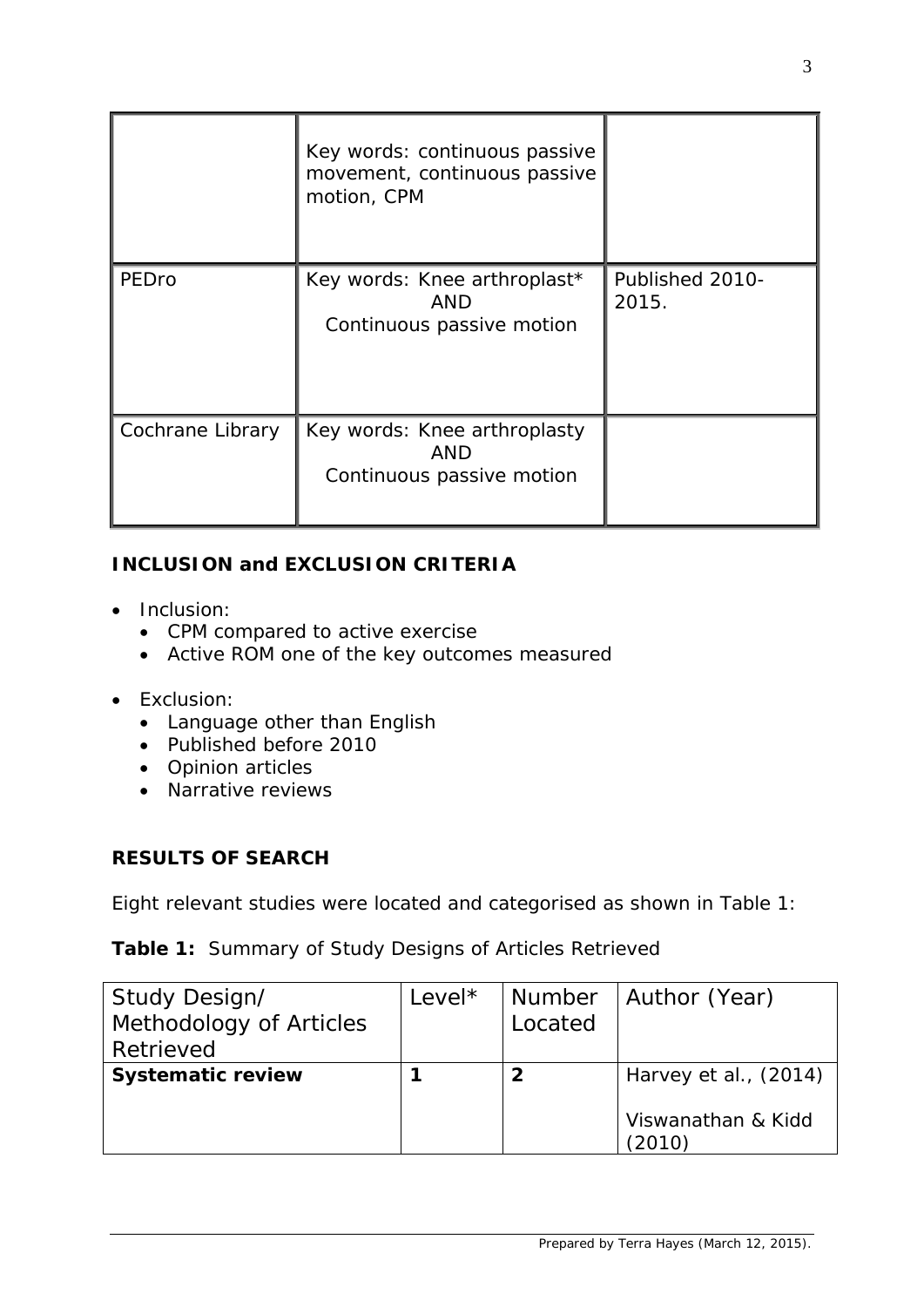| Randomized controlled<br>trial     | $\mathbf{2}$ | 3              | Herbold et al.,<br>(2014)<br>Boese et al., (2014)<br>Maniar et al., (2012) |
|------------------------------------|--------------|----------------|----------------------------------------------------------------------------|
| Non-randomized<br>controlled trial | 3            | $\overline{2}$ | Tabor et al., (2013)<br>Chen et al., (2012)                                |
| <b>Matched cohort study</b>        | 3            |                | Herbold et al.,                                                            |

\*OCEBM Levels of Evidence Working Group. "The Oxford 2011 Levels of Evidence". Oxford Centre for Evidence-Based Medicine. http://www.cebm.net/index.aspx?o=5653

# **BEST EVIDENCE**

The following study (Herbold et al., 2014) was identified as the 'best' evidence and selected for critical appraisal. Reasons for selecting this study were:

- Relates directly to the PICO question.
- Primary outcome measure is active knee flexion ROM.
- Randomized controlled trial.
- Published in 2014.
- Intervention studied in a rehabilitation setting rather than an acute care setting – while not specified in the PICO question it is relevant to the writer's practice.

## **SUMMARY OF BEST EVIDENCE**

**Table 2:** Description and appraisal of Randomized controlled trial of the effectiveness of continuous passive motion after total knee replacement by Herbold, J.A., Bonistall, K., Blackburn, M., Agolli, J., Gaston, S., Gross, C., Kuta, A., & Babyar, S. (2014).

## **Aim/Objective of the Study:**

The purpose of this study was to determine the effect of standard therapy + CPM compared with standard therapy alone for patients with poor ROM after total knee arthroplasty who were admitted for post-acute rehabilitation.

## **Study Design**:

The study was a randomized controlled trial. Participants meeting the inclusion criteria were enrolled consecutively. Subjects were randomly assigned to either the experimental group (CPM) or control group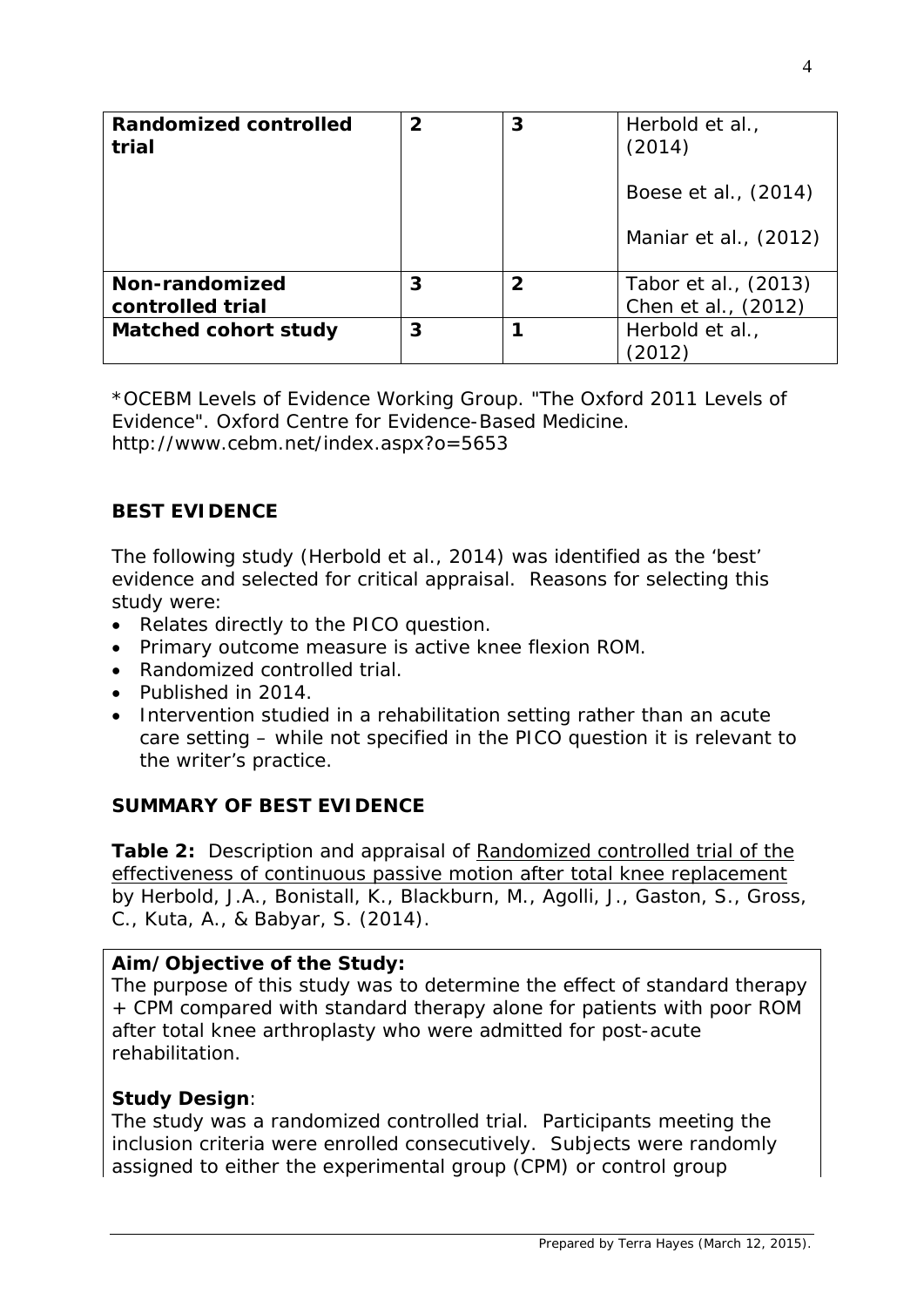(standard therapy) based on a unique account number. Neither the therapists nor the patients were blinded to the treatment. Outcomes were measured on admission to the rehabilitation facility and the day before discharge. One survey (WOMAC) was mailed to patients one week following discharge.

# **Setting**:

The study took place in one inpatient rehabilitation facility between November 2011 and November 2012. All patients had been transferred directly to the facility within five days following surgery.

# **Participants**:

There were 141 subjects (99 women and 42 men). The average age was 72+/-7 years. Inclusion criteria included single knee replacement, diagnosis of knee osteoarthritis, age 40-80 years, initial knee flexion between 45˚ and 75˚, and body mass index <40. Exclusion criteria included revision of a previous knee replacement, bilateral knee replacement and comorbid medical conditions that could complicate recovery. The study was given approval by an institutional review board and written informed consent was obtained from the participants.

There were 70 participants in the experimental group and 71 in the control group. Baseline clinical measurements and demographic characteristics were similar between groups.

| <b>VARIABLES</b>        | <b>CPM GROUP</b>  | <b>CONTROL GROUP</b> |  |
|-------------------------|-------------------|----------------------|--|
|                         | $(N=70)$          | $(N=71)$             |  |
| Initial range of motion |                   |                      |  |
| (degrees)               |                   | $63.6 + / -7.4$      |  |
| Active flexion          | $61.3 + / -7.8$   | $-4.6+/-3.3$         |  |
| Active extension        | $-4.7+/-4.7$      |                      |  |
|                         |                   |                      |  |
| <b>Initial FIM</b>      |                   |                      |  |
| Motor score             | $43.2 + (-4.7)$   | $42.7 + (-4.1)$      |  |
| Cognitive score         | $28.0 + / -1.6$   | $28.1 + (-1.6)$      |  |
| <b>Total FIM score</b>  | $71.3 + (-5.5)$   | $70.8 + (-4.7)$      |  |
|                         |                   |                      |  |
| Initial knee girth (cm) | $47.0 + (-5.9)$   | $46.5 + (-5.4)$      |  |
|                         |                   |                      |  |
| <b>Initial WOMAC</b>    |                   |                      |  |
| Pain subscale           | $10.2 + (-3.6)$   | $10.6 + (-3.5)$      |  |
| Stiffness subscale      | $4.6 + (-1.4)$    | $4.7 + (-1.5)$       |  |
| ADL difficulty          | $35.3 + / - 11.8$ | $34.4+/-12.0$        |  |
| <b>Total score</b>      | $50.2 + (-15.7)$  | $50.3 + (-15.0)$     |  |
| Initial TUG (seconds)   | $39.3 + (-15.6)$  | $40.9 + / - 18.8$    |  |
| Pre-surgical ambulation |                   |                      |  |

# **Table 2a: Baseline clinical characteristics**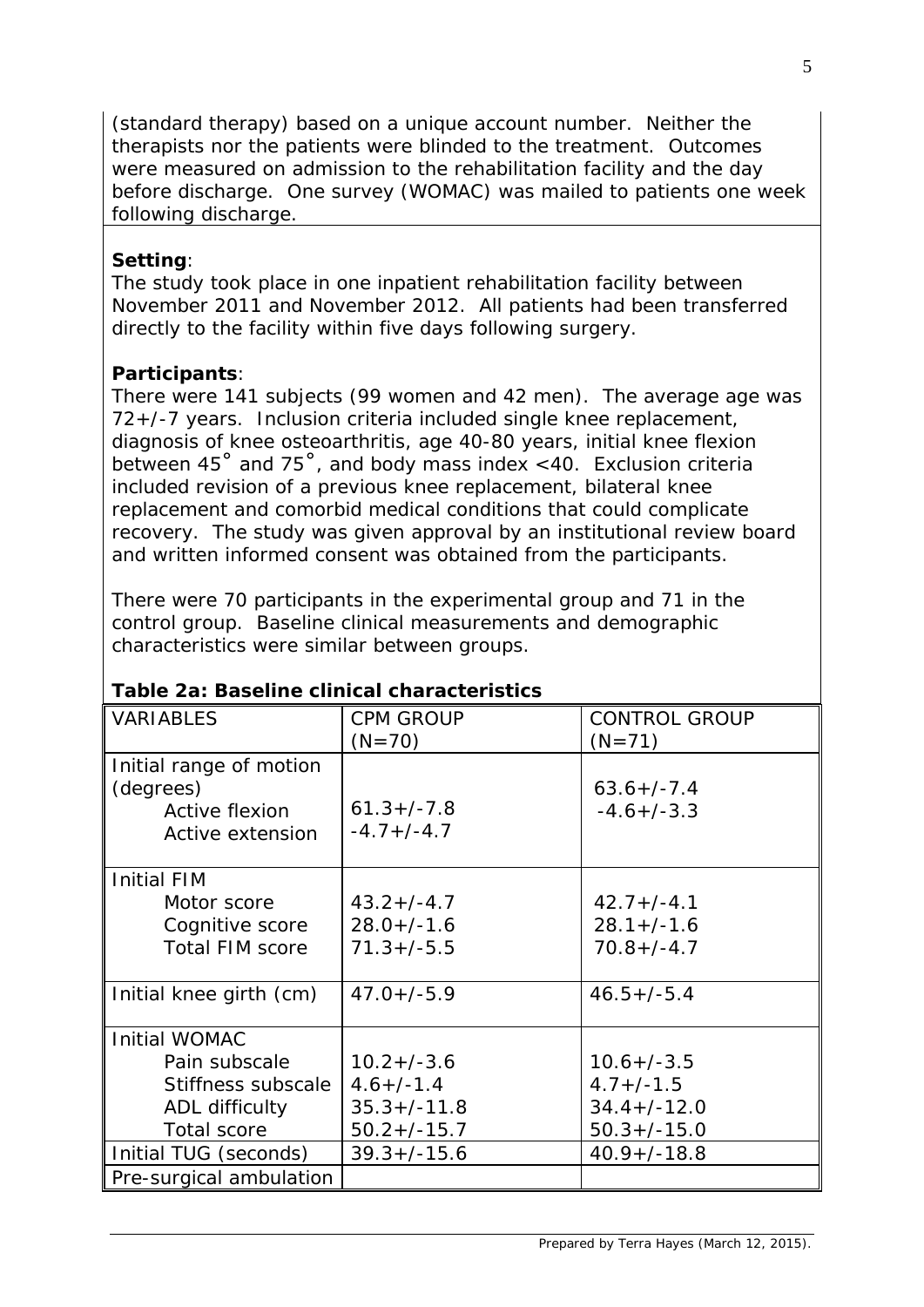| device         |         |         |
|----------------|---------|---------|
| Walker or Cane | 17(24)  | 22(31)  |
| No device      | 53 (76) | 49 (69) |

Initially 145 subjects were recruited. Four were unable to complete the study (CPM was unavailable for two patients; one did not like CPM and one reported skin irritation from the pads). Information collected from these four patients was not included. At follow up, only 55% of the WOMAC surveys were returned by the participants.

## **Intervention/Phenomenon Investigated:**

The control group received standard therapy consisting of three hours of physical and occupational therapy per day. The authors did not define what types of treatment (exercise, functional activity, manual therapy) occurred during these sessions. The experimental group received the same standard therapy as the control group plus two hours of CPM daily. The CPM machine was set based on the maximum flexion tolerated on the day of admission and extension was set to  $0^\circ$ . Patients were allowed to stop the machine if they experienced discomfort.

## **Outcome Measures/Qualitative Methods**

The primary outcome measure was active knee flexion ROM. Range of motion was measured with the patient in a supine position using a universal goniometer in a standardized fashion. The authors noted that inter-rater reliability for knee ROM has been reported to be high for flexion.

Secondary outcome measures:

1) Active knee extension ROM, measured in the same manner as knee flexion. The authors noted that inter-rater reliability for extension ROM has been reported as fair to good.

2) Timed up and go (TUG) was used as a functional measure. The patient rose from a chair with arms, walked 3 meters, turned around, walked back to the chair and sat down. Patients were given standard instructions and were allowed to use a walking aid.

3) Knee circumference was measured using a standard tape measure at the joint line to indicate the amount of joint swelling. The authors noted that inter-rater reliability of this measure is high.

4) The Functional Independence Measure (FIM) was used as a measure of function. The authors described the FIM as "a well standardized measure used to estimate the burden of care associated with 18 functional and cognitive items" (Herbold et al., 2014 p.1242).

5) The ambulation device was recorded as no device, single cane, bilateral cane, crutches or walker.

6) Length of stay was calculated by subtracting the discharge date from the date of admission.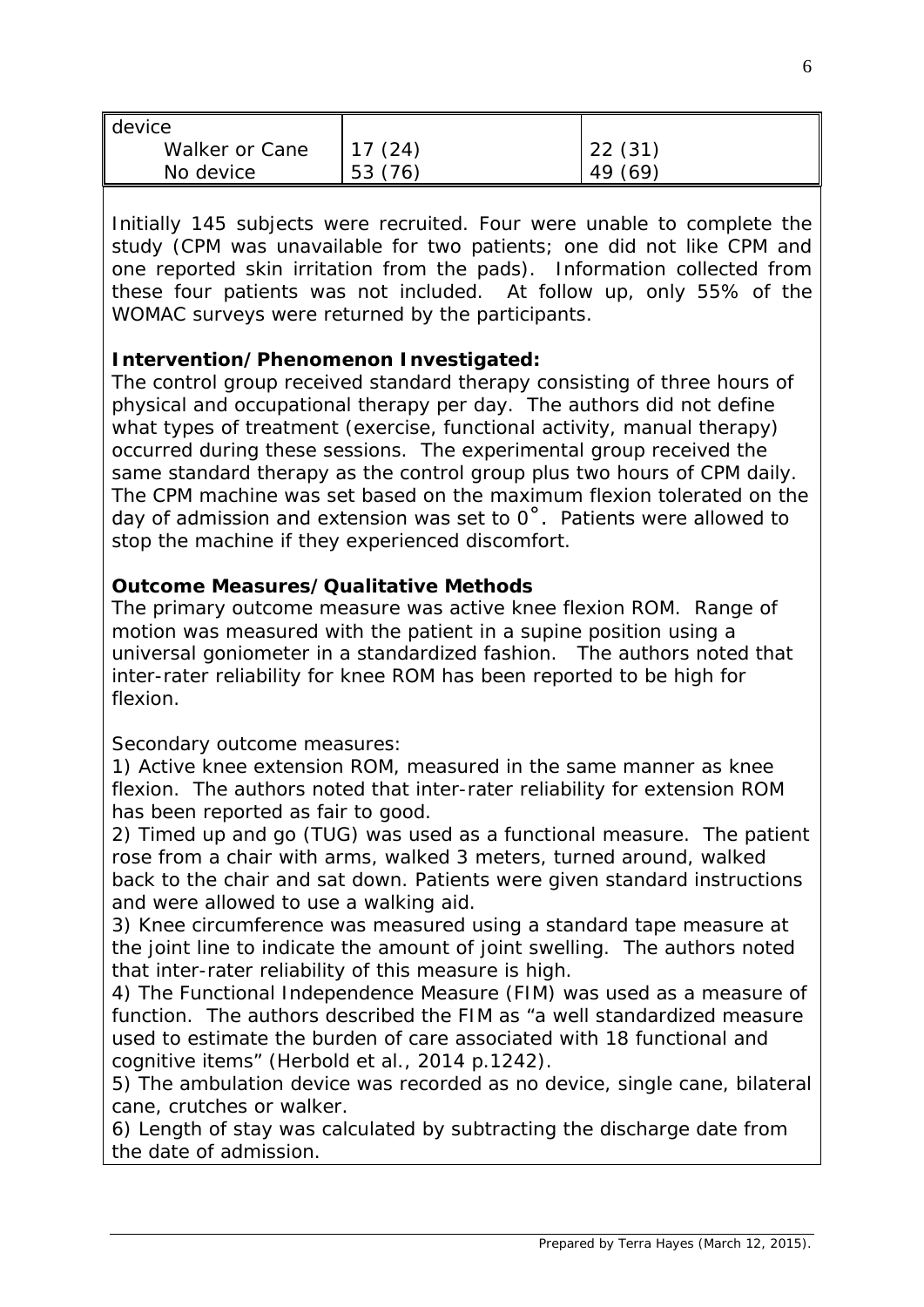7) The WOMAC "is a self-report measure assessing patient's perception of their pain, stiffness and ability to perform ADL" (Herbold et al., 2014 p. 1242).

# **Main Findings:**

There was no significant difference in active flexion ROM between the CPM group and the control group. There was no significant difference between the groups on the secondary outcome measures including extension ROM, total FIM score, TUG, girth measurements and follow up WOMAC scores.

| <b>OUTCOME</b>         | <b>CPM GROUP</b> | <b>CONTROL</b>   | P VALUE |
|------------------------|------------------|------------------|---------|
| <b>VARIABLES</b>       | $(N=70)$         | <b>GROUP</b>     |         |
|                        |                  | $(N=71)$         |         |
| Active flexion         | $83.5 + / -10.0$ | $86.4 + (-7.9)$  | .080    |
| Active extension       | $-2.7+/-2.8$     | $-3.3+/-3.3$     | .211    |
| <b>Total FIM score</b> | $107 + (-4.1)$   | $107.8 + (-3.2)$ | .146    |
| Knee girth             | $46.1 + (-5.3)$  | $46.2 + (-5.0)$  | .175    |
| <b>TUG</b> score       | $19.9 + (-7.5$   | $19.8 + (-6.1)$  | .532    |
| <b>WOMAC</b> score     | $30.2 + (-14.6)$ | $33.3+/-14.4$    | .294    |

## **Table 2b: Results**

The authors found that length of stay for both groups averaged 8 days (CPM mean was 8.3+/-1.7, Control mean was 8.7+/-2.7, P<.311). Most patients were discharged home using a cane (87% for the control group, 90% for the CPM group) with no statistical difference between the groups  $(P<.792)$ .

# **Original Authors' Conclusions**:

The authors concluded there was no significant benefit of standard care plus CPM compared with standard care alone during post-acute rehabilitation. Since there was no benefit of CPM for any of the outcome measures, the routine use of CPM was discontinued at their treatment facility.

# **Critical Appraisal:**

Study purpose: The purpose was clearly stated.

Literature: A thorough literature review was completed. The authors identified no previous studies that looked at patients in an inpatient rehabilitation facility who are most at risk for poor knee ROM.

Design: A randomized controlled trial is the best study design to answer a question about an intervention (Hoffmann et al., 2013). Since both groups received treatment, no ethical issues were identified.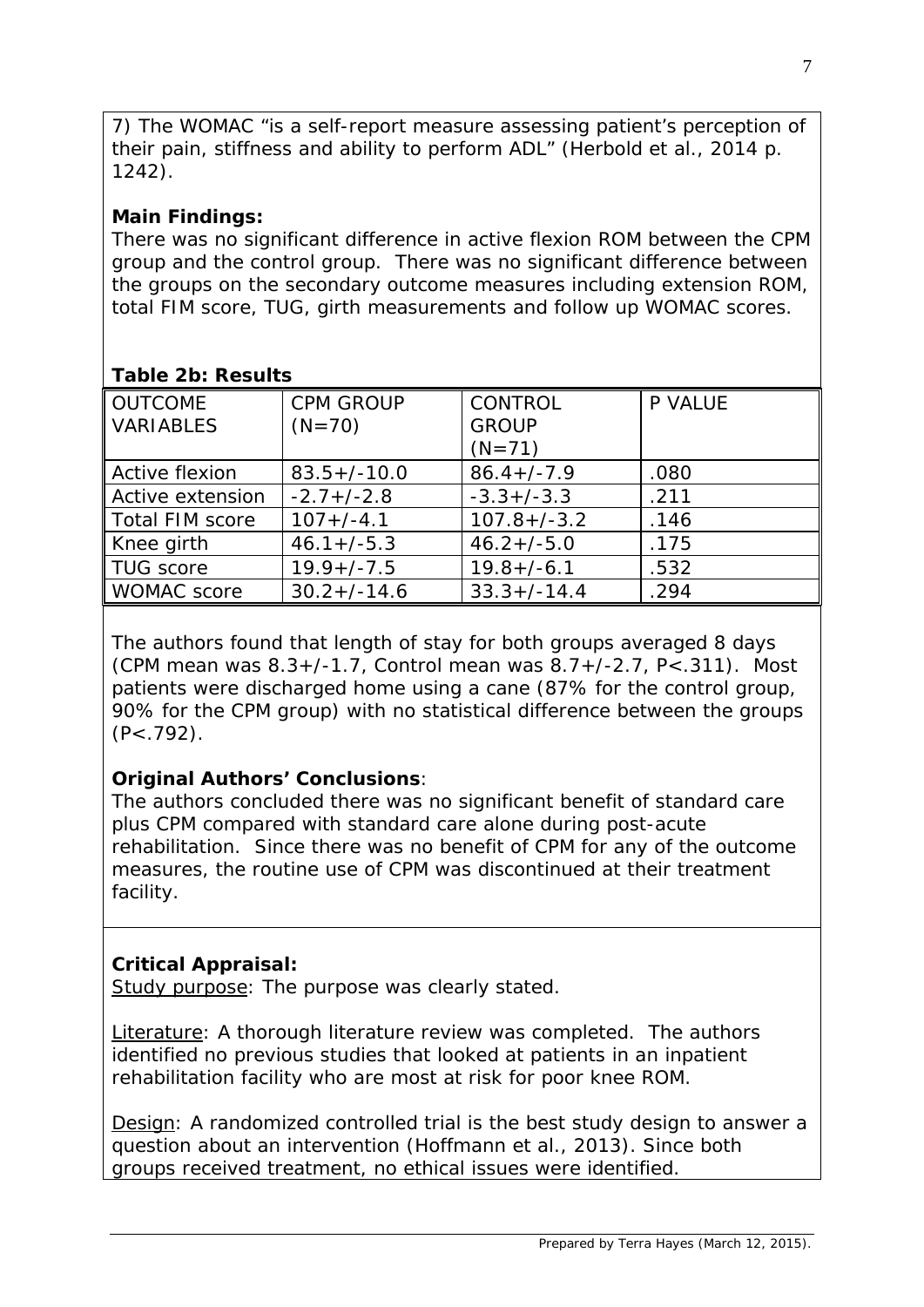## **Validity**:

PEDro score: 6/10. Eligibility criteria: Yes; Random allocation: Yes; Concealed allocation: No; Baseline comparability: Yes; Blind Subjects: No; Blind therapists: No; Blind assessors: No; Adequate follow up: Yes; Intention to treat analysis: Yes; Between group comparisons: Yes; Point estimates and variability: Yes.

## Bias:

#### *Measurement Bias*

Neither the participants nor the therapists were blinded to the treatment. The interdisciplinary team, which determined the discharge date and destination for each subject, was blinded to the group assignment.

The inter-rater reliability of the assessors for ROM measurements was not examined prior to the study, so it is possible that there was a greater margin of error than predicted.

#### *Attrition Bias*

Only 55% of the WOMAC surveys were returned (34 control and 40 CPM). No mention was made of how this missing data was accounted for in the analysis.

#### *Intervention Bias*

The participants were assigned to a primary therapist at admission, but it was not specified if the primary therapist performed all of the treatment. It was not specified who applied the CPM (nursing staff, therapy staff). There could be bias if different people applied the treatment over the course of the study.

The CPM treatment was not standardized. Subjects were allowed to turn down the flexion if they had discomfort, and the subjects were allowed to terminate the CPM treatment prior to the full time allotted. The treatment effect may have been underestimated if subjects did not use the machine to its full potential.

Sample: The participants were randomly assigned to treatment or control groups, based on a unique account number. It is unclear whether the allocation was concealed. The criteria for inclusion and exclusion were clearly described. Baseline characteristics between groups were similar. The study was adequately powered (a prospective power calculation determined a minimum sample size of 130 (65 per group)). Ethics procedures including informed consent and approval from the Institutional Review Board were followed.

Outcomes: The outcome measures chosen were appropriate. The authors did not specifically address the validity and reliability of each outcome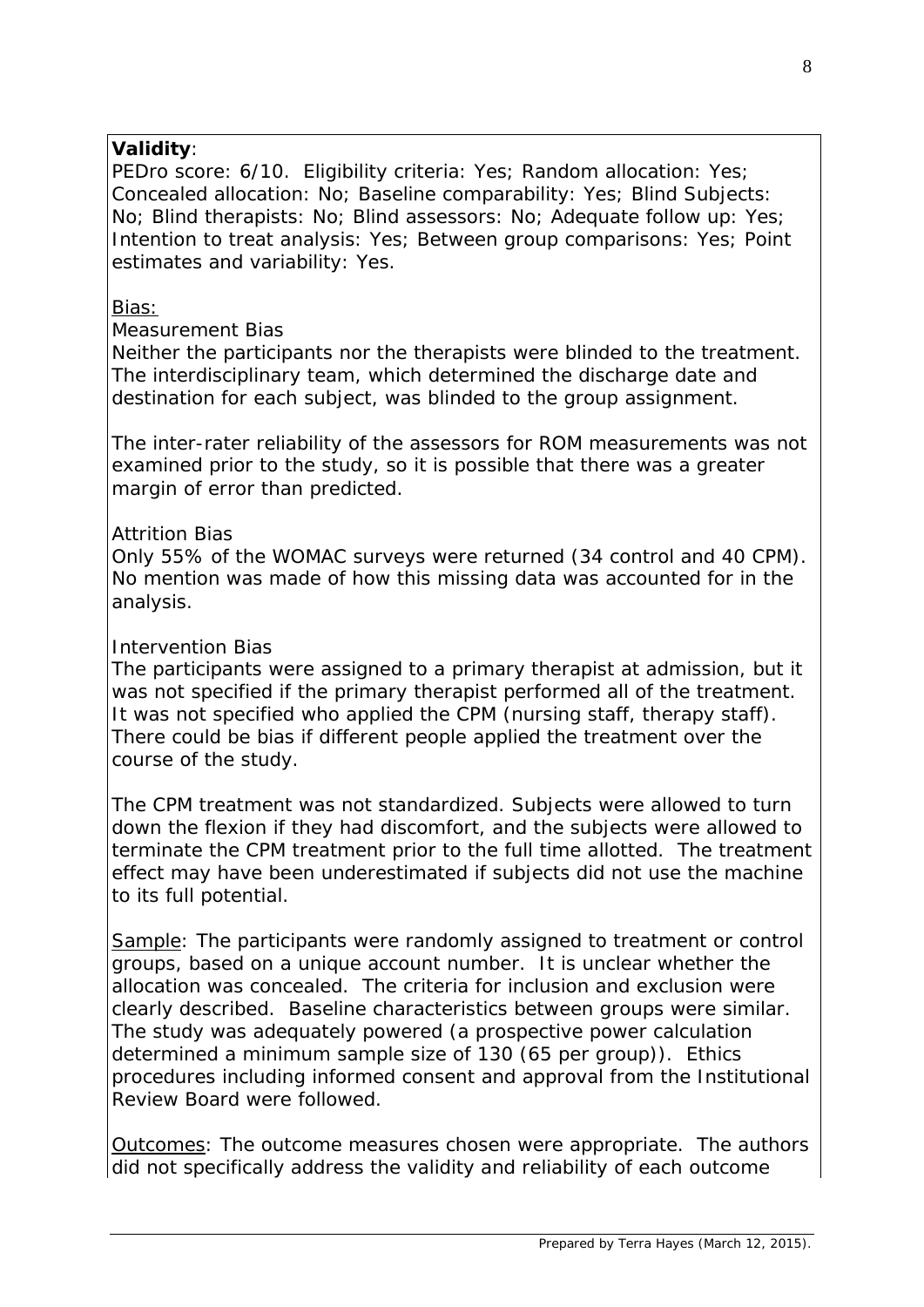measure, but each outcome is commonly used in rehabilitation after total knee replacement.

Intervention: Both the control group and the experimental group received three hours per day of standard physical and occupational therapy. The authors did not describe what the therapy entailed. In the discussion section, the authors refer to inpatient rehabilitation as "promoting movement and functional recovery" (Herbold et al., 2014 p.1243). One may assume treatment was a combination of active exercise and functional activities, yet it would not be possible to replicate this study. The experimental group received standardized therapy with the addition of two hours per day of CPM. As mentioned previously, patients could control the flexion setting and the amount of time the machine was used.

# **Interpretation of Results**:

The groups were similar at baseline. The statistical analysis was appropriate. Both groups showed a significant improvement in each of the outcome measures from admission to discharge, but the difference between the groups on each outcome measure was not significant.

This study population was consistent with patients who have had total knee replacement and require ongoing rehabilitation. The outcomes measured are commonly utilized in practice. Although the authors did not specify the treatment provided, the transferability of this study is reasonably good. Limitations in the study include lack of blinding, lack of standardization with CPM use and low response rate on the follow up WOMAC scale.

## **Summary/Conclusion:**

The results showed no significant difference between the groups, suggesting that standard physical therapy alone is effective at improving knee flexion ROM after total knee replacement. The addition of CPM to standard therapy did not provide any further benefit to ROM or any of the other outcomes measured. Despite the limitations in the study design, the conclusion drawn by the authors is appropriate.

# **IMPLICATIONS FOR PRACTICE, EDUCATION and FUTURE RESEARCH**

The results of this study are consistent with the current literature. The systematic review by Harvey and colleagues (2014) also concluded that the effects of CPM on ROM, pain, function and quality of life are too small to justify its use. Harvey et al. (2014) argued that further trials to examine the effect of CPM on knee ROM are not recommended. Since bias tends to favour the effectiveness of treatment, the true effect of CPM is likely even less than has been reported. In their studies, Boese et al.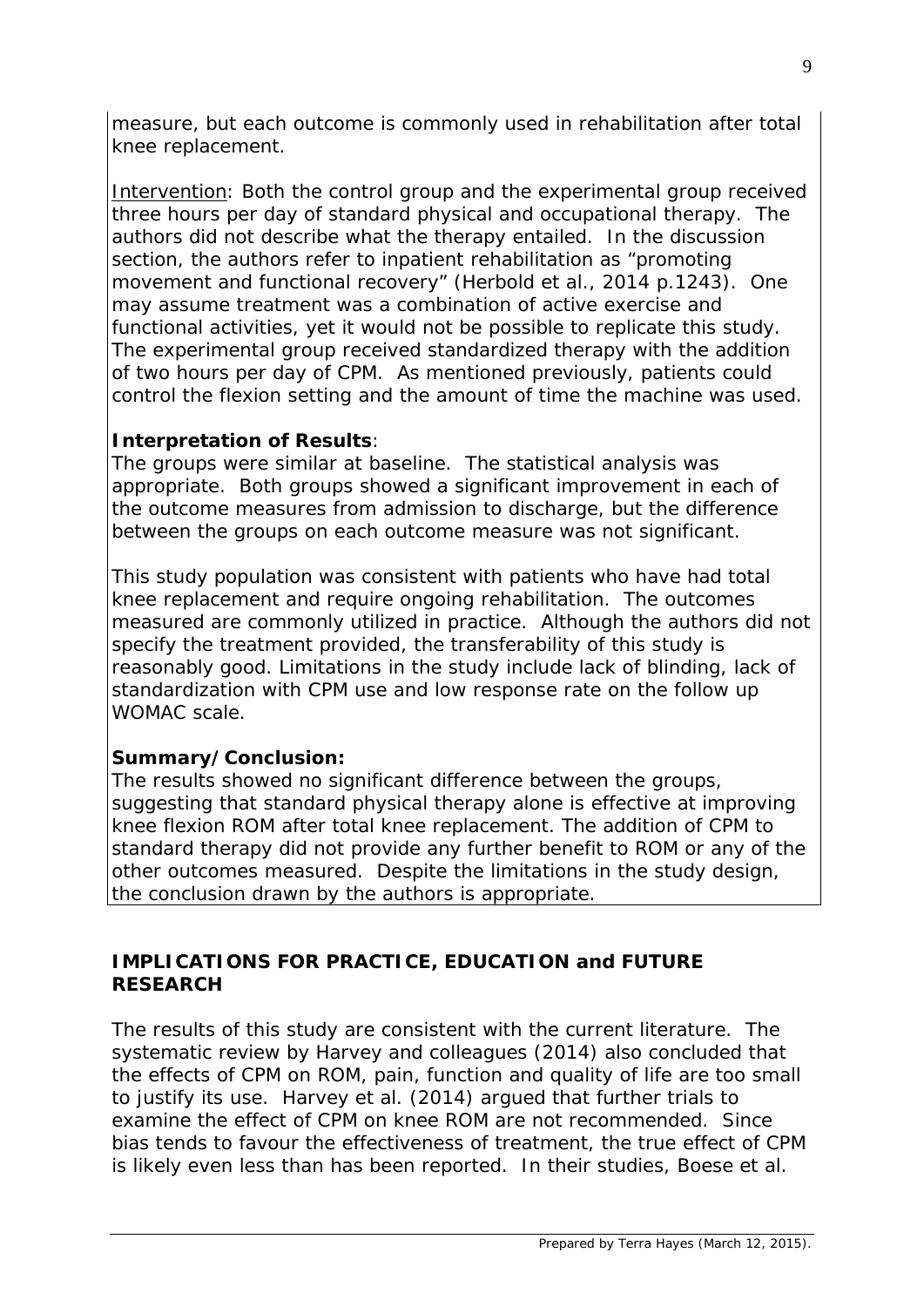(2014) and Maniar et al. (2012) found CPM use did not yield greater knee ROM compared with standard therapy alone. As a result, the routine use of CPM was discontinued in each of their facilities. The literature is quite clear; CPM provides no additional benefit to routine rehabilitation after knee arthroplasty. Implications for practice include informing clients that CPM is not effective and having discussion with surgeons who continue to order CPM for their patients.

## **REFERENCES**

- Boese, C.K., Weis, M., Phillips, T., Lawton-Peters, S., Gallo, T., & Centeno, L. (2014). The efficacy of continuous passive motion after total knee arthroplasty: A comparison of three protocols. *The Journal of Arthroplasty, 29*(6), 1158-1162. doi:10.1016/j.arth.2013.12.005
- Chen, L., Chen, C, Lin, S., Chien, S., Su, J.Y., Huang, C., … Huang, H. (2012). Aggressive continuous passive motion exercise does not improve knee range of motion after total knee arthroplasty. *Journal of Clinical Nursing, 22*(3), 389-394. doi:10.1111.j.1365-2702.2012.04106x
- Harvey, L.A., Brosseau, L., & Herbert, R.D. (2014). Continuous passive motion following total knee arthroplasty in people with arthritis. *Cochrane Database of Systematic Reviews, 2012*(2), 1-125. doi:10.1002/14651858.CD004260.pub3
- Herbold, J.A., Bonistall, K., & Blackburn, M. (2012). Effectiveness of continuous passive motion in an inpatient rehabilitation hospital after total knee replacement: A matched cohort study. *Physical Medicine and Rehabilitation, 4*(10), 719-725.
- Herbold, J.A., Bonistall, K., Blackburn, M., Agolli, J., Gaston, S., Gross, C., ... Babyar, S. (2014). Randomized controlled trial of the effectiveness of continuous passive motion after total knee replacement. *Archives of Physical Medicine and Rehabilitation, 95*(7), 1240-1245. doi:10.1016/j.apmr.2014.03.012
- Hoffmann, T., Bennett, S., & Del Mar, C. (2013). *Evidence based practice*  across the health professions (2<sup>nd</sup> ed.), Sydney, Australia: Elsevier
- Maniar, R.N., Baviskar, J.V., Singhi, T., & Rathi, S.S. (2012). To use or not to use continuous passive motion post-total knee arthroplasty. Presenting functional assessment results in early recovery. *Journal of Arthroplasty, 27*(2), 193-200.e1. doi:10.1016/j.arh.2011.04.009